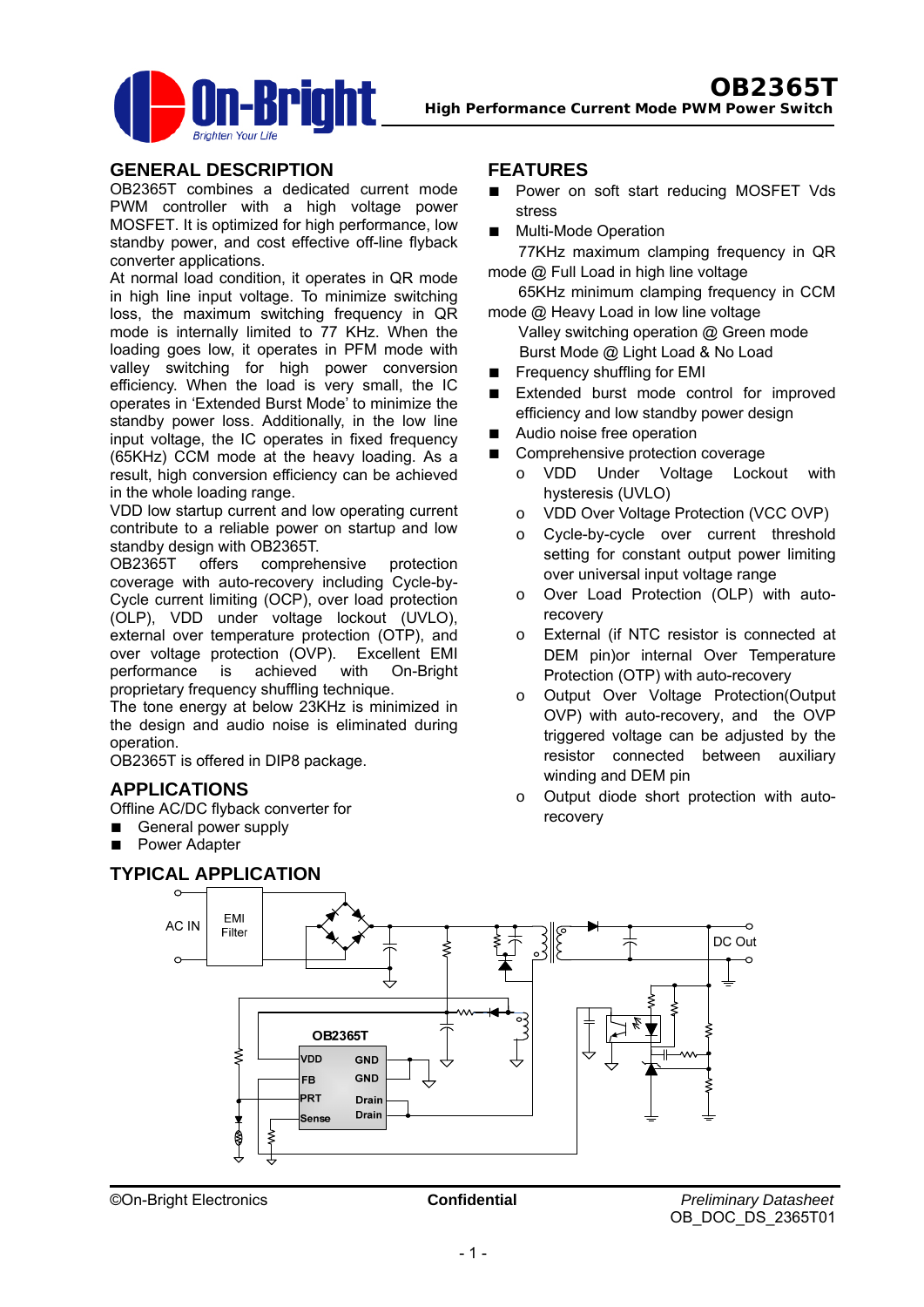

# **GENERAL INFORMATION**

## **Pin Configuration**

The OB2365T is offered in DIP8 package as shown below.



## **Ordering Information**

| <b>Part Number</b> | Description                |  |  |
|--------------------|----------------------------|--|--|
| OB2365TAP          | DIP8, Halogen-free in tube |  |  |

#### **Package Dissipation Rating**

| Package | $R\theta$ JA (°C/W) |
|---------|---------------------|
| )IP8    | ט'                  |
|         |                     |

Note: Drain Pin Connected to 100mm<sup>2</sup> PCB copper clad.

#### **Absolute Maximum Ratings**

| <b>Parameter</b>                                                 | <b>Value</b>           |  |  |
|------------------------------------------------------------------|------------------------|--|--|
| Drain voltage (off state)                                        | -0.3V to BVdss         |  |  |
| VDD voltage                                                      | 29.5V                  |  |  |
| PRT input voltage                                                | $-0.3V$ to $7V$        |  |  |
| FB input voltage                                                 | $-0.3$ to $7V$         |  |  |
| Sense input voltage                                              | $-0.3$ to $7V$         |  |  |
| Min/Max operating<br>junction<br>temperature $T_J$               | -40 to 150 $\degree$ C |  |  |
| Min/Max storage temperature<br>$\Gamma_{\underline{\text{stg}}}$ | -55 to 150°C           |  |  |
| Lead temperature (soldering,<br>$10$ secs $)$                    | 260°C                  |  |  |

**Note:** Stresses beyond those listed under "absolute maximum ratings" may cause permanent damage to the device. These are stress ratings only, functional operation of the device at these or any other conditions beyond those indicated under "recommended operating conditions" is not implied. Exposure to absolute maximum-rated conditions for extended periods may affect device reliability.

## **Output Power Table**

|                | 230VAC±15%     | 85-265VAC      |  |
|----------------|----------------|----------------|--|
| <b>Product</b> | <b>Adapter</b> | <b>Adapter</b> |  |
| OB2365T        | 29W            | 24W            |  |

**Notes:** 1. Maximum practical continuous power in an adapter design with sufficient drain pattern as a heat sink, at 40℃ ambient.

# **Marking Information**

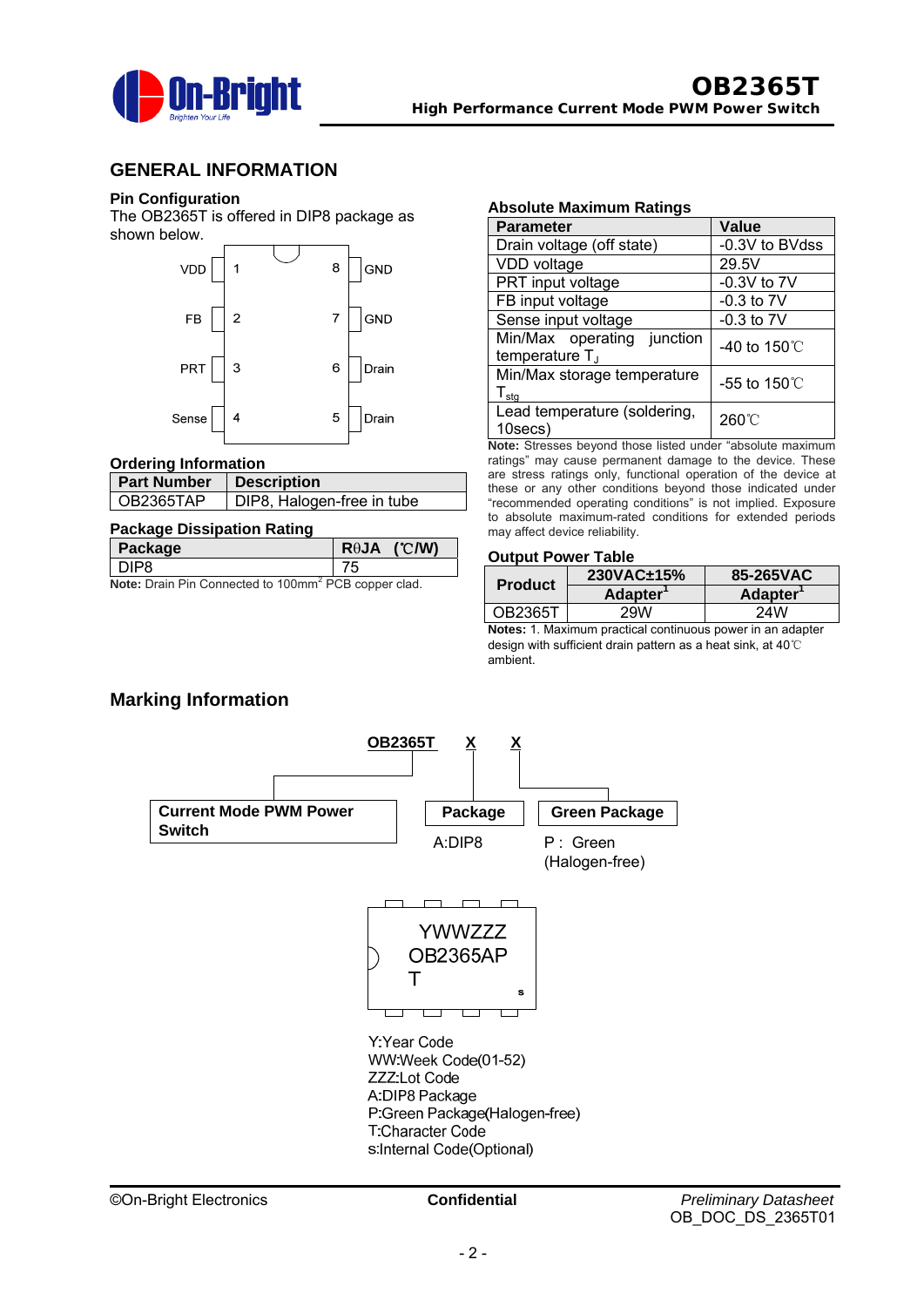

# **TERMINAL ASSIGNMENTS**

| <b>Pin Name</b> | <b>I/O</b> | <b>Description</b>                                                                                                                                                                                                                                                                                    |
|-----------------|------------|-------------------------------------------------------------------------------------------------------------------------------------------------------------------------------------------------------------------------------------------------------------------------------------------------------|
| <b>GND</b>      | P          | Ground                                                                                                                                                                                                                                                                                                |
| FB              |            | Feedback input pin. The PWM duty cycle is determined by voltage level into this pin<br>and the current-sense signal at Pin 4                                                                                                                                                                          |
| <b>PRT</b>      |            | Multiple functions pin. Connecting a NTC resistor to ground for OTP detection.<br>Connecting a resistor from Vaux can adjust OVP trigger voltage and detect<br>transformer core demagnetization. If both OTP and OVP are needed, a diode should<br>be connected between DEM pin and the NTC resistor. |
| Sense           |            | Current sense input                                                                                                                                                                                                                                                                                   |
| <b>VDD</b>      | P          | IC DC power supply Input                                                                                                                                                                                                                                                                              |
| Drain           | Ω          | HV MOSFET drain pin. The drain pin is connected to the primary lead of the<br>transformer                                                                                                                                                                                                             |

# **BLOCK DIAGRAM**

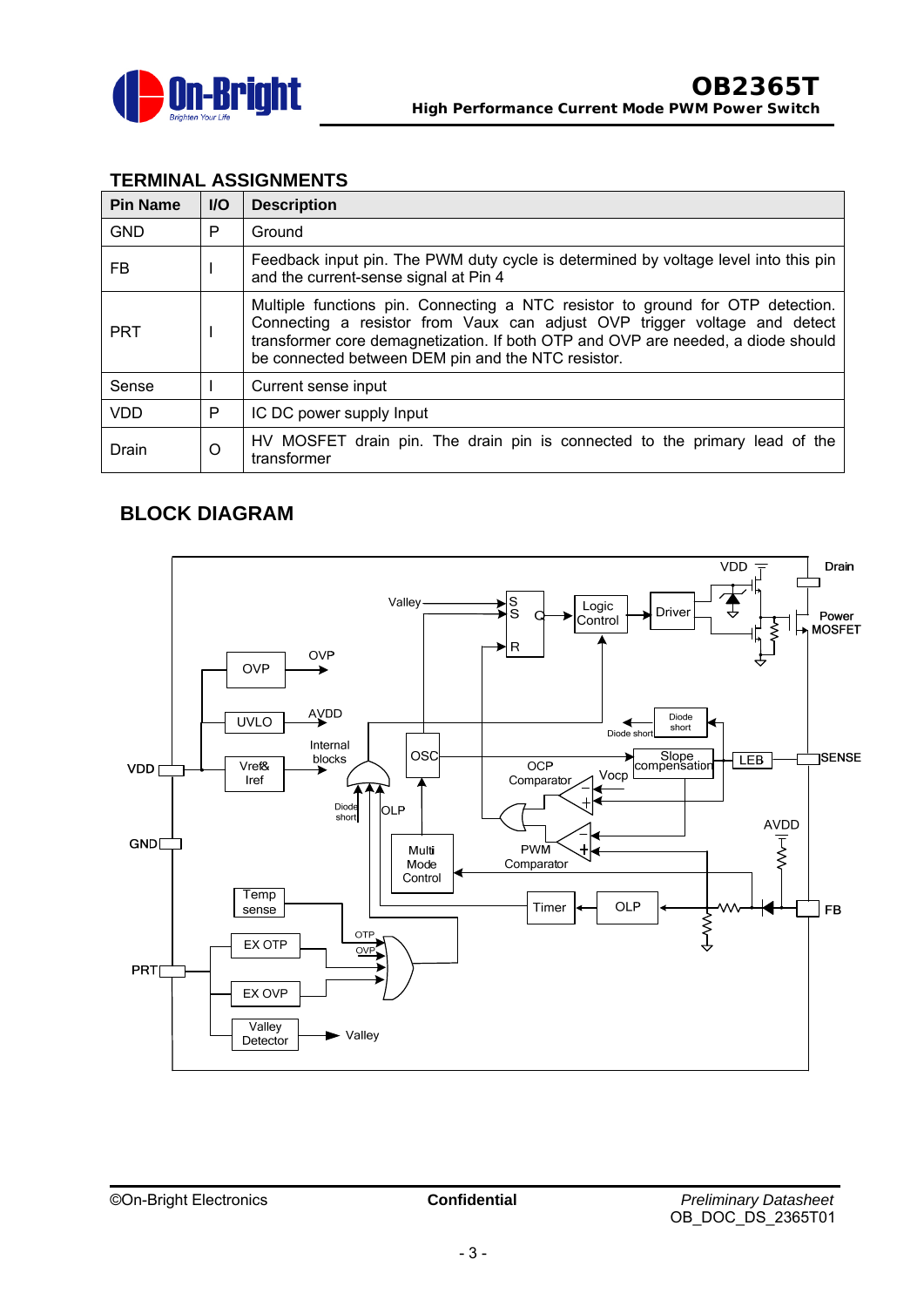

# **ELECTRICAL CHARACTERISTICS**

 $(T_A = 25^{\circ}C, VDD=18V,$  unless otherwise noted)

| <b>Symbol</b>                         | <b>Parameter</b>                                                                | Min                                                                                   |     | Typ. Max       | Unit |              |  |  |
|---------------------------------------|---------------------------------------------------------------------------------|---------------------------------------------------------------------------------------|-----|----------------|------|--------------|--|--|
| <b>Supply Voltage (VDD)</b>           |                                                                                 |                                                                                       |     |                |      |              |  |  |
| Istartup                              | <b>VDD Start up Current</b>                                                     | VDD=UVLO(OFF)-1V,<br>leakage<br>measure<br>current into VCC                           |     | $\overline{2}$ | 5    | uA           |  |  |
| I_VDD_Operation                       | <b>Operation Current</b>                                                        | VDD=18V,CS=4V,<br>FB=3.5V, measure<br>I(VCC)                                          |     | $\overline{2}$ | 3    | mA           |  |  |
| I_VDD_Burst                           | <b>Burst Current</b>                                                            | CS=0V,FB=0.5V,<br>measure I(VCC)                                                      |     | 0.3            | 0.5  | mA           |  |  |
| UVLO(ON)                              | VDD Under Voltage Lockout<br>Enter                                              |                                                                                       | 6.8 | 7.3            | 7.8  | $\sf V$      |  |  |
| UVLO(OFF)                             | VDD Under Voltage Lockout<br>Exit (Recovery)                                    |                                                                                       | 16  | 17             | 18   | $\vee$       |  |  |
| Vpull-up                              | Pull-up PMOS active                                                             |                                                                                       |     | 10             |      | $\mathsf{V}$ |  |  |
| <b>OVP</b>                            | VDD Over Voltage Protection<br>threshold voltage                                | FB=3V,CS=0V. Slowly<br>ramp VCC, until no 26.5<br>gate switching.                     |     | 28             | 29.5 | $\vee$       |  |  |
| <b>Feedback Input Section(FB Pin)</b> |                                                                                 |                                                                                       |     |                |      |              |  |  |
| V <sub>FB</sub> Open                  | V <sub>FB</sub> Open Loop Voltage                                               |                                                                                       |     | 5.1            |      | $\vee$       |  |  |
| Avcs                                  | PWM input gain $\triangle VFB/\triangle VCS$                                    |                                                                                       |     | 3.3            |      | <b>V/V</b>   |  |  |
| Maximum<br>duty<br>cycle              | Max<br>duty<br>cycle<br>@<br>VDD=18V,VFB=3V,VCS=0V                              |                                                                                       | 75  | 80             | 85   | $\%$         |  |  |
| Vref_green                            | threshold<br><b>The</b><br>enter<br>green<br>mode                               |                                                                                       |     | 2.1            |      | $\vee$       |  |  |
| Vref_burst_H                          | The threshold exits burst mode                                                  |                                                                                       |     | 1.33           |      | $\vee$       |  |  |
| Vref_burst_L                          | threshold<br><b>The</b><br>enters<br>burst<br>mode                              |                                                                                       |     | 1.23           |      | $\vee$       |  |  |
| I <sub>FB</sub> _Short                | FB pin short circuit current                                                    | Short FB pin to GND<br>and measure current                                            |     | 0.16           |      | mA           |  |  |
| $VTH$ OLP                             | Open loop protection, FB<br><b>Threshold Voltage</b>                            |                                                                                       |     | 4.4            |      | $\vee$       |  |  |
| Td_OLP                                | Open loop protection,<br>Debounce Time                                          |                                                                                       |     | 60             |      | ms           |  |  |
| $Z_{FB}$ _IN                          | Input Impedance                                                                 |                                                                                       |     | 30             |      | KΩ           |  |  |
| <b>Current Sense Input(CS Pin)</b>    |                                                                                 |                                                                                       |     |                |      |              |  |  |
| SST CS                                | Soft start time for CS peak                                                     |                                                                                       |     | 2.5            |      | ms           |  |  |
| T_blanking                            | Leading edge blanking time                                                      |                                                                                       |     | 330            |      | ns           |  |  |
| Td_OC                                 | Over Current Detection and<br><b>Control Delay</b>                              | From<br>Current<br>Over<br>Occurs till the Gate<br>driver output start to<br>turn off |     | 80             |      | ns           |  |  |
| $VTH$ OC                              | Internal<br>Current<br>Limiting<br>Threshold<br>Voltage with zero<br>duty cycle |                                                                                       |     | 0.5            |      | $\vee$       |  |  |
| V <sub>TH</sub> _OC_Clamp             | OCP CS voltage clamper                                                          |                                                                                       |     | 0.72           |      | $\vee$       |  |  |
| PRT pin                               |                                                                                 |                                                                                       |     |                |      |              |  |  |
| <b>IRT</b>                            | Output current for external OTP                                                 |                                                                                       | 94  | 100            | 106  | uA           |  |  |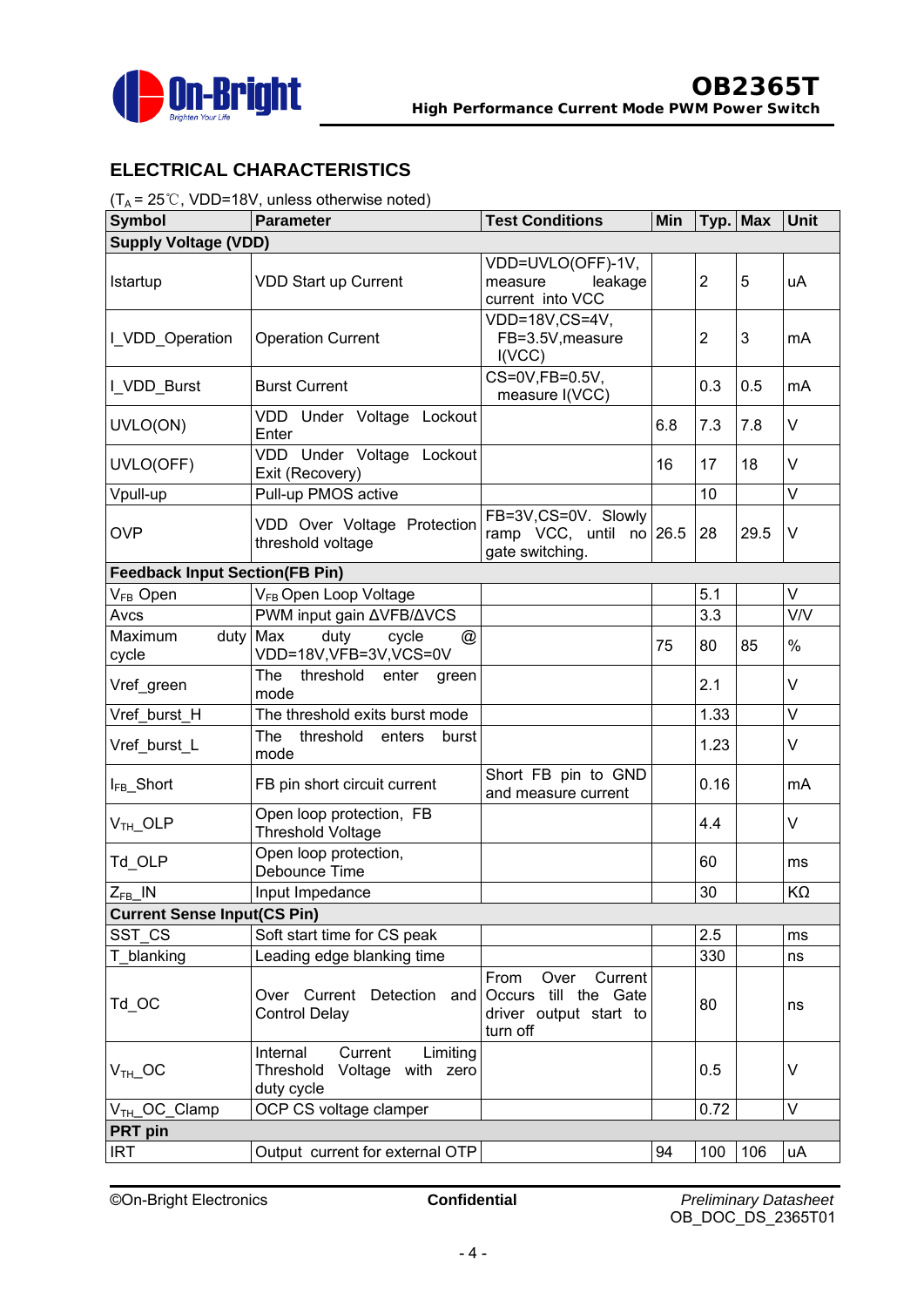

|                                | detection                                                  |                 |      |                |      |                 |
|--------------------------------|------------------------------------------------------------|-----------------|------|----------------|------|-----------------|
| <b>VOTP</b>                    | Threshold voltage for external<br><b>OTP</b>               |                 | 0.85 | 0.90           | 0.95 | V               |
| $\mathsf{T}_{\mathsf{d\_OTP}}$ | External OTP debounce time                                 |                 |      | 60             |      | Cycles          |
| loutput_ovp                    | Current<br>threshold<br>for<br>adjustable output OVP       |                 | 170  | 180            | 190  | uA              |
| Td output ovp                  | Output OVP debounce time                                   |                 |      | $\overline{7}$ |      | Cycles          |
| In-chip OTP                    |                                                            |                 |      |                |      |                 |
| OTP enter                      |                                                            |                 |      | 150            |      | $\rm ^{\circ}C$ |
| OTP exit                       |                                                            |                 |      | 120            |      | $\rm ^{\circ}C$ |
| <b>Oscillator</b>              |                                                            |                 |      |                |      |                 |
| Fosc max_QR                    | Average max clamp oscillation<br>frequency in QR mode      | VDD=15V, FB=3V, |      | 77             |      | <b>KHz</b>      |
| ∆f_OSC_max_QR                  | Max clamp oscillation frequency<br>jittering               |                 |      | ±7             |      | %               |
| Fosc min CCM                   | Min clamp oscillation frequency<br>in CCM mode             | VDD=15V,FB=3V,  |      | 65             |      | <b>KHz</b>      |
| ∆f OSC CCM                     | Min clamp oscillation frequency<br>jittering               |                 |      | ±7             |      | $\%$            |
| F_shuffling                    | Shuffling frequency                                        |                 |      | 240            |      | Hz              |
| ∆f_Temp                        | Frequency<br>Temperature<br>Stability                      |                 |      | 1              |      | $\%$            |
| ∆f VCC                         | <b>Frequency Voltage Stability</b>                         |                 |      | 1              |      | $\frac{0}{0}$   |
| F Burst                        | <b>Burst Mode Switch Frequency</b>                         |                 |      | 23             |      | <b>KHz</b>      |
| <b>Mosfet section</b>          |                                                            |                 |      |                |      |                 |
| <b>BVdss</b>                   | <b>MOSFET</b><br>drain-source<br>breakdown voltage         |                 | 600  |                |      | $\vee$          |
| Rdson                          | <b>Static</b><br>drain<br>to<br>source<br>on<br>resistance |                 |      | 1.6            |      | Ώ               |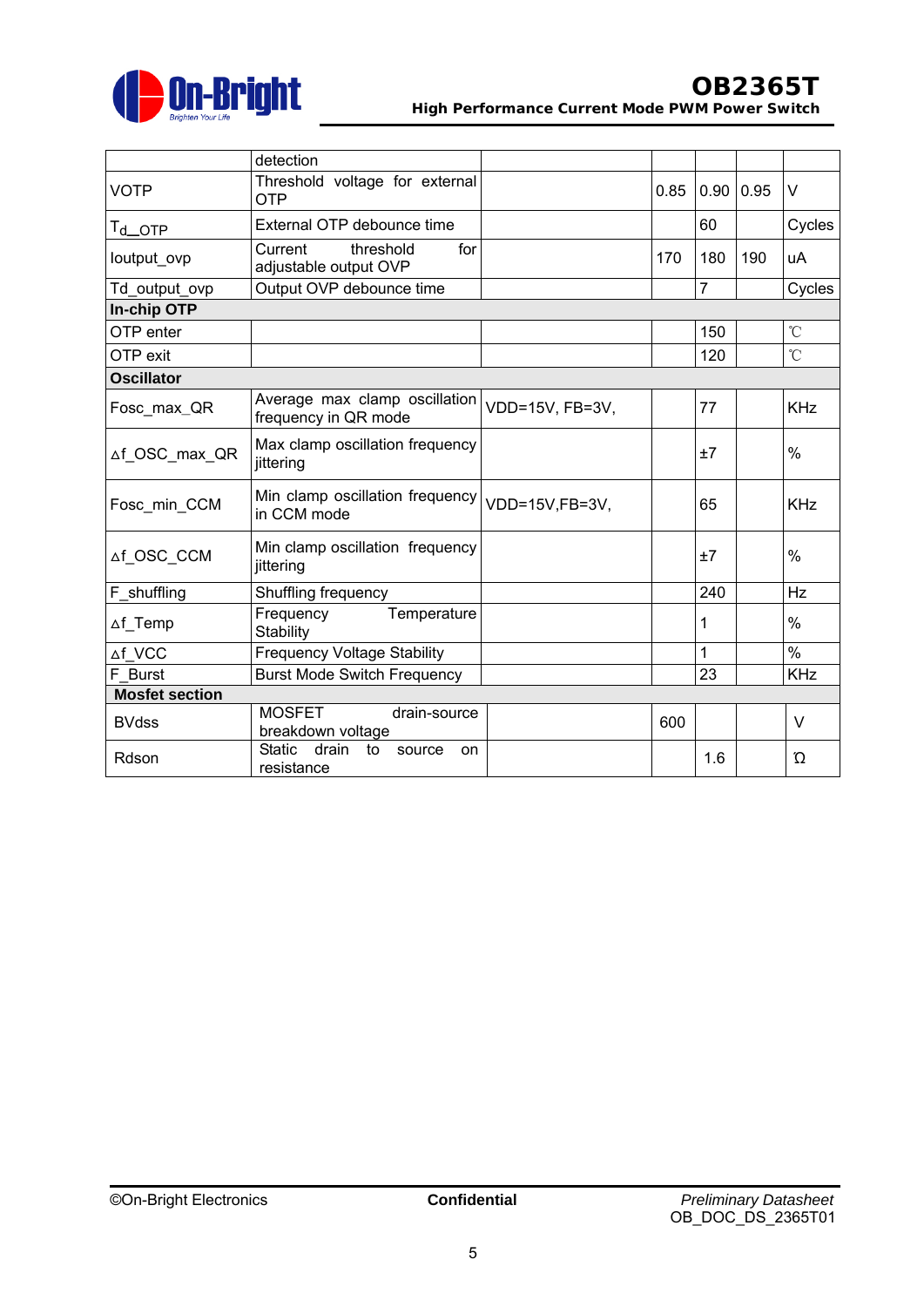

# **CHARACTERIZATION PLOTS**

(The characteristic graphs are normalized at Ta=25℃)

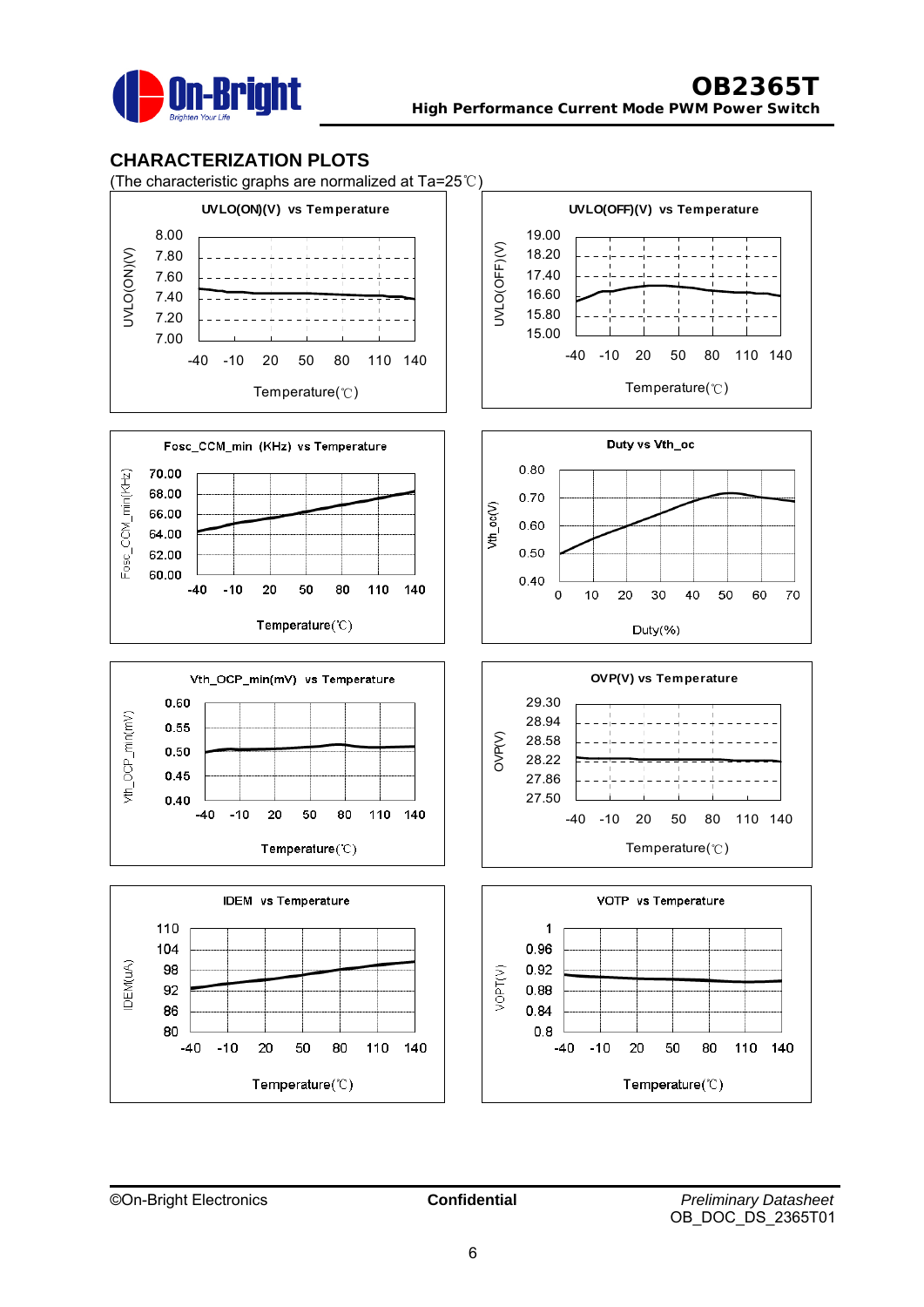

# **OPERATION DESCRIPTION**

OB2365T is a highly integrated current mode PWM control IC optimized for high performance, low standby power and cost effective offline flyback converter applications. The 'extended burst mode' control greatly reduces the standby power consumption and helps the design easier to meet the international power conservation requirements.

## **Startup Current and Start up Control**

Startup current of OB2365T is designed to be very low so that VDD could be charged up above UVLO threshold level and device starts up quickly. A large value startup resistor can therefore be used to minimize the power loss yet achieve a reliable startup in application.

#### **Operating Current**

The Operating current of OB2365T is low at 2mA (typical). Good efficiency is achieved with OB2365T low operation current together with the 'extended burst mode' control features.



## **Soft Start**

OB2365T features an internal 2.5ms (typical) soft start to soften the electrical stress occurring in the power supply during startup. It is activated during the power on sequence. As soon as VCC reaches UVLO(OFF), the CS peak voltage is gradually increased from 0.05V to the maximum level. Every restart up is followed by a soft start.

#### **Multi Mode Operation for High Efficiency**

OB2365T is a multi-mode QR/PWM controller. The controller changes the mode of operation according to line voltage and load conditions.



At full load conditions, there are two situations: firstly, if the system input is in low line input range, the IC operates in 65K fixed frequency CCM mode. Thus, small size transformer can be used with high power conversion efficiency. Secondly, if the system input is in high line input range, the IC operates in QR mode. In this way, high power conversion efficiency can be achieved in the universal input range when system is at full loading conditions.

At normal operating conditions (Vth2<VFB), the system operates in QR mode. The frequency varies depending on the line voltage and the load conditions. Therefore, the system may actually work in DCM when the average 77KHz frequency clamping is reached.

At light load conditions (Vth1<VFB<Vth2), the system operates in PFM (pulse frequency modulation) mode for high power conversion efficiency. Generally, in flyback converter, the decreasing of load results in voltage level decreasing at FB pin. The controller monitors the voltage level at FB and control the switching frequency. However, the valley switching characteristic is still preserved in PFM mode. That is, when load decreases, the system automatically skip more and more valleys and the switching frequency is thus reduced. In such way, a smooth frequency fold-back is realized and high power conversion efficiency is achieved.

 At no load or very light load conditions (VFB<Vth1), the system operates in On-Bright's proprietary "extended burst mode". In the extended burst mode, the switching frequency at below 23KHz is minimized to avoid audio noise during operation.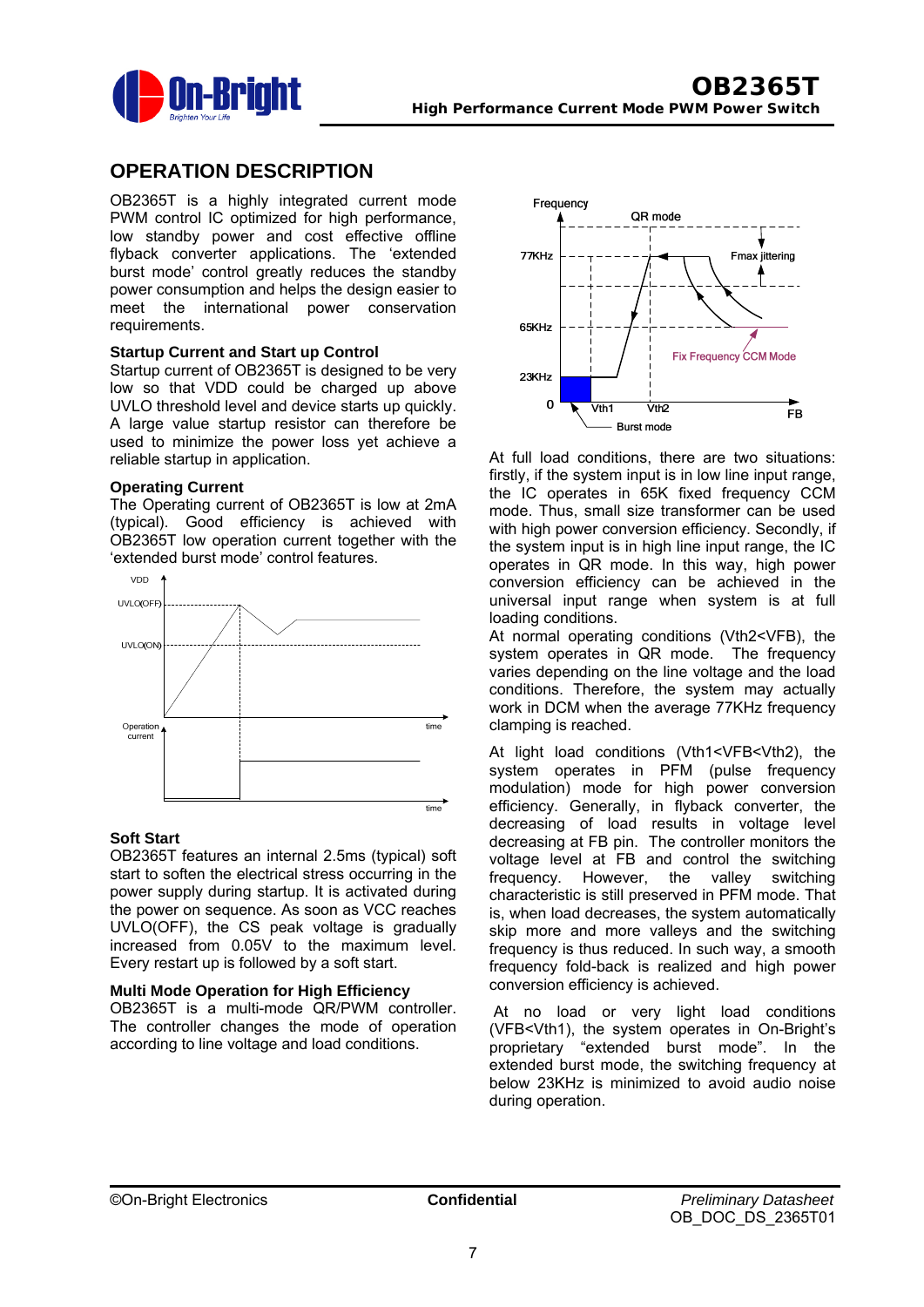

## **Demagnetization Detection**

The transformer core demagnetization is detected by monitoring the voltage activity on the auxiliary windings through PRT pin. This voltage features a flyback polarity. After the on time (determined by the CS voltage and FB voltage), the switch is off and the flyback stroke starts. After the flyback stroke, the drain voltage shows an oscillation with

a frequency of approximately  $1/2\pi\sqrt{L_nC_d}$ ,

where  $L_p$  is the primary self inductance of

primary winding of the transformer and  $C_d$  is the capacitance on the drain node.

The typical detection level is fixed at -50mV at the PRT pin. Demagnetization is recognized by detection of a possible "valley" when the voltage at PRT is below -50mV in falling edge.



#### **Current Sensing and Leading Edge Blanking**

Cycle-by-Cycle current limiting is offered in OB2365T current mode PWM control. The switch current is detected by a sense resistor into the sense pin. An internal leading edge blanking circuit chops off the sensed voltage spike at initial internal power MOSFET on state due to snubber diode reverse recovery and surge gate current of internal power MOSFET so that the external RC filtering on sense input is no longer needed. The current limiting comparator is disabled and cannot turn off the internal power MOSFET during the blanking period. The PWM duty cycle is determined by the current sense input voltage and the FB input voltage.

#### **Internal Synchronized Slope Compensation**

Built-in slope compensation circuit adds voltage ramp into the current sense input voltage for PWM generation. This greatly improves the close loop stability at CCM and prevents the sub-harmonic oscillation and thus reduces the output ripple voltage.

## **Driver**

The internal power MOSFET in OB2365T is driven by a dedicated gate driver for power switch control. A too weak the gate drive strength results in higher conduction and switch loss of MOSFET while too strong gate drive results in the compromise of EMI.

|            | Dual Function of External OTP and Output |  |  |  |
|------------|------------------------------------------|--|--|--|
| <b>OVP</b> |                                          |  |  |  |



On-Bright proprietary dual function of external OTP and output OVP provides feasible and accurate detection of external OTP through NTC resistor and output OVP. The dual function is realized through time-division technology as shown in the figure.

For external OTP detection, when switch control signal S1= "1", about 20uA (typical) current flows out from PRT pin. When switch control signal S0= "1",about 120uA (typical) current flows out from DEM pin. The DEM pin voltage difference  $\triangle$ Votp at phase S0 and S1 phase is equal to

$$
\Delta V_{orp} = \frac{RT \cdot ROVP}{ROVP + RT} \cdot 100uA \cdot
$$

When △Votp<0.9V , external OTP auto-recovery protection is triggered after 60 Gate cycles debounce.

For output OVP detection, when Sovp= "1", Iovp is equal to Vo/ROVP. If Iovp is larger than 180uA (typical), OVP auto-recovery protection is triggered after 7 Gate cycles debounce. By selecting proper Rovp resistance, output OVP level can be programmed.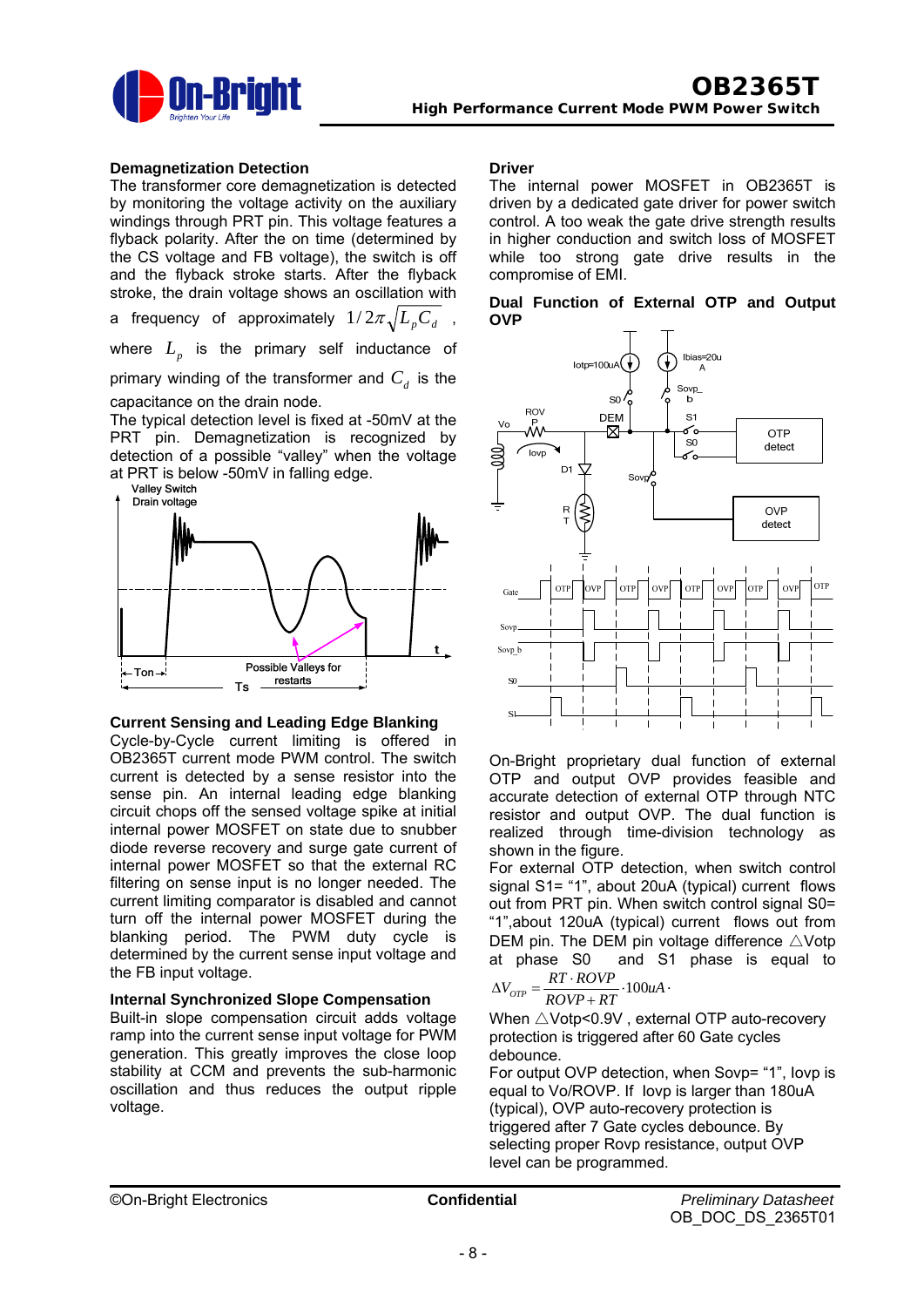

$$
\frac{Vout * \frac{Naux}{Nout} - 0.15V}{Rovp} \ge 180uA
$$

Vout: Output voltage Nout: The secondary winding turns Naux: The auxiliary winding turns

## **Protection Controls**

Good power supply system reliability is achieved with auto-recovery protection features including Cycle-by-Cycle current limiting (OCP), Under Voltage Lockout on VDD (UVLO), Over

Temperature Protection (OTP), VCC and output Over Voltage Protection (OVP).

With On-Bright proprietary technology, the OCP is line voltage compensated to achieve constant output power limit over the universal input voltage range.

At overload condition when FB input voltage exceeds power limit threshold value for more than Td\_OLP, control circuit reacts to shut down the converter. It restarts when VDD voltage drops below UVLO limit.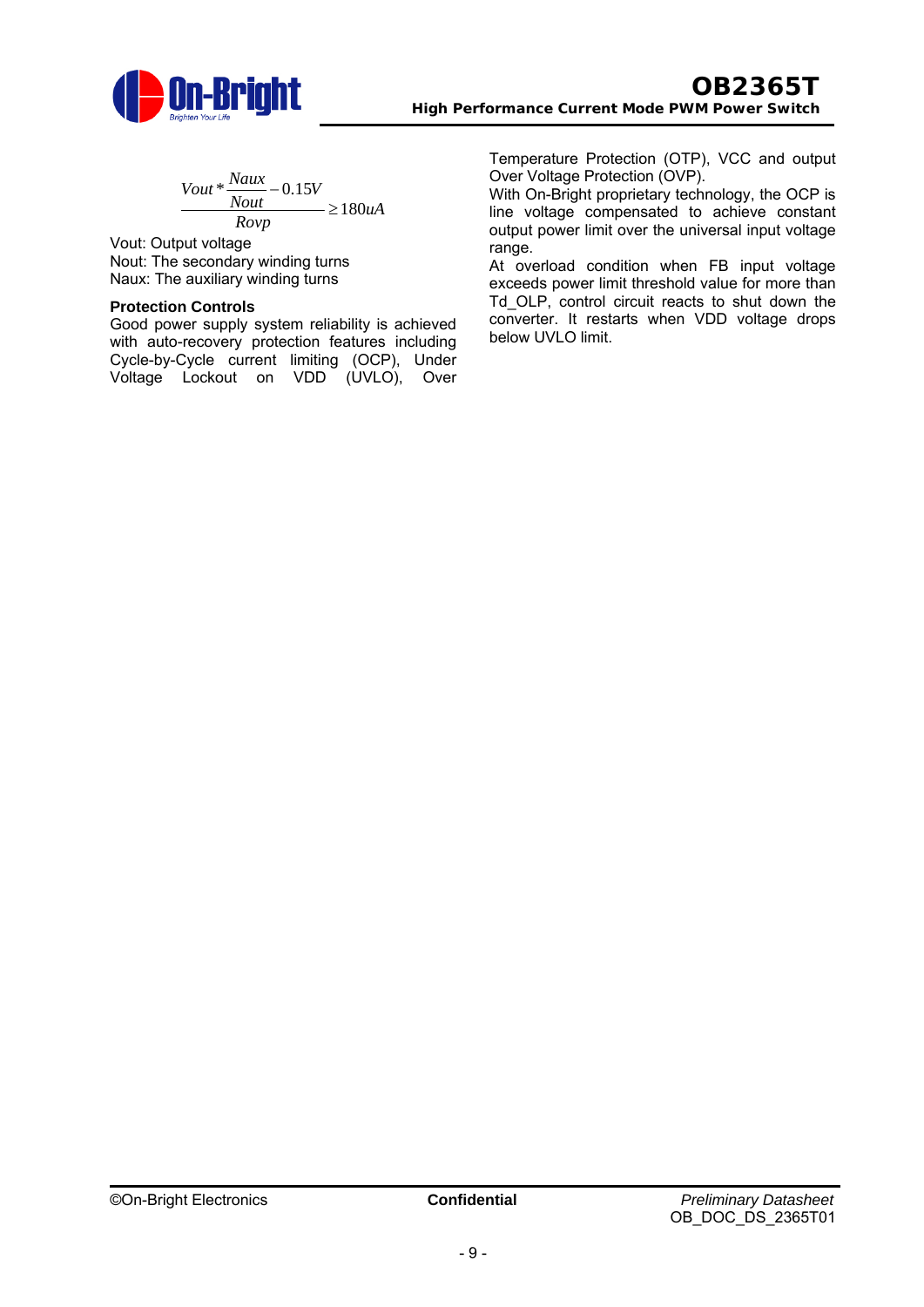

# **PACKAGE MECHANICAL DATA**

# **8-Pin Plastic DIP**







| <b>Symbol</b>  |             | <b>Dimensions In Millimeters</b> | <b>Dimensions In Inches</b> |            |  |
|----------------|-------------|----------------------------------|-----------------------------|------------|--|
|                | Min         | <b>Max</b>                       | Min                         | <b>Max</b> |  |
| A              | 3.710       | 5.334                            | 0.146                       | 0.210      |  |
| A1             | 0.381       |                                  | 0.015                       |            |  |
| A2             | 2.921       | 4.953                            | 0.115                       | 0.195      |  |
| B              | 0.350       | 0.650                            | 0.014                       | 0.026      |  |
| <b>B1</b>      |             | 1.524 (BSC)                      | $0.06$ (BSC)                |            |  |
| C              | 0.200       | 0.360                            | 0.008                       | 0.014      |  |
| D              | 9.000       | 10.160                           | 0.354                       | 0.400      |  |
| E.             | 6.096       | 7.112                            | 0.240                       | 0.280      |  |
| E1             | 7.320       | 8.255                            | 0.288                       | 0.325      |  |
| e              | 2.540 (BSC) |                                  | $0.1$ (BSC)                 |            |  |
|                | 2.921       | 3.810                            | 0.115                       | 0.150      |  |
| E <sub>2</sub> | 7.620       | 10.920                           | 0.300                       | 0.430      |  |